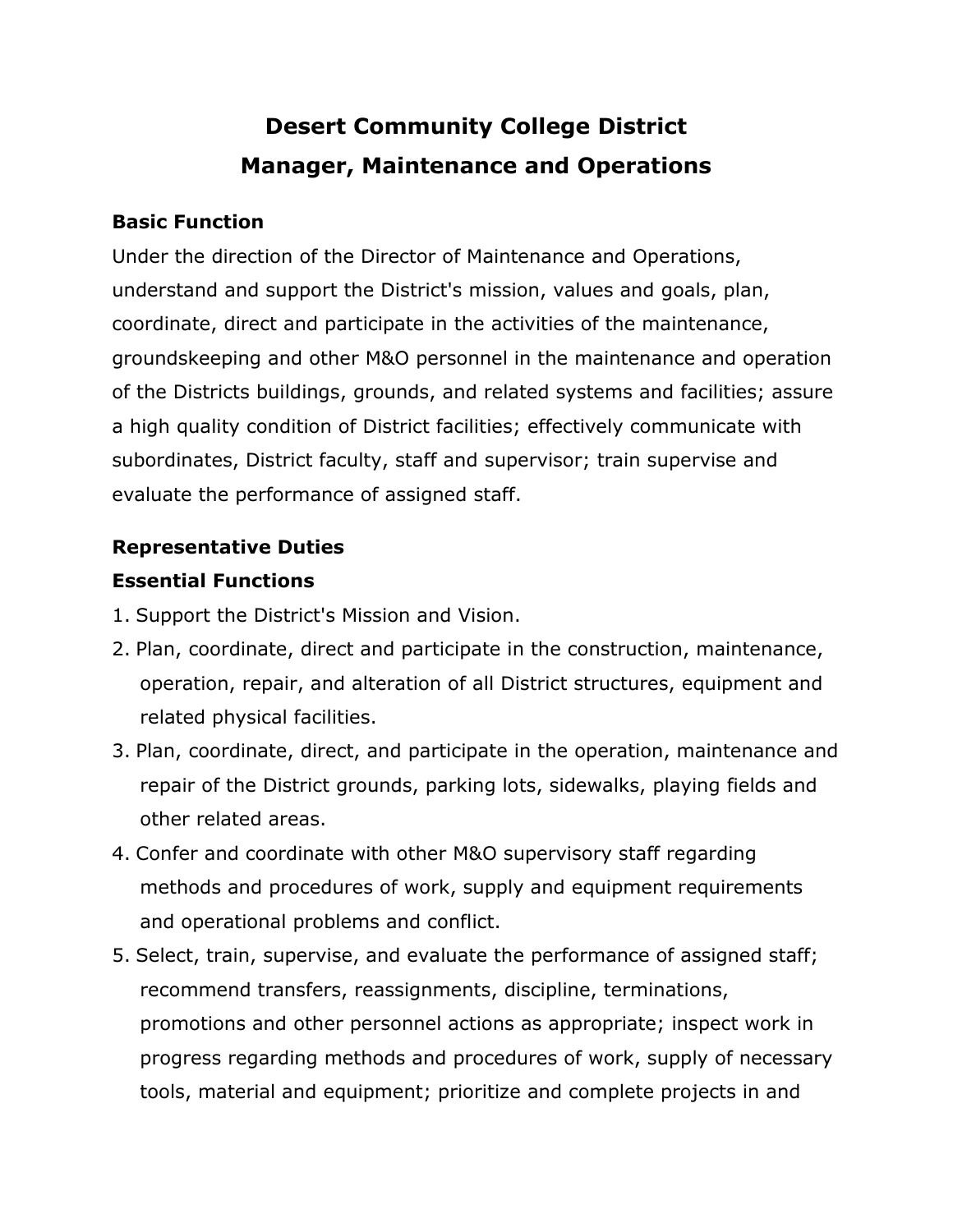effective, timely manner.

- 6. Maintain computerized work order system, track expenses and time resources, generate reports.
- 7. Maintain and monitor energy management system.
- 8. Provide oversight for and/or participation in a variety of skilled grounds, operations and maintenance work.
- 9. Schedule and supervise the use and application of herbicides, pesticides, fungicides, rodenticides, fertilizers and sterilant in a manner that ensures the health and safety of staff, faculty and students, following accepted health and safety practices and regulations.
- 10. Provide for the proper care, maintenance and repair of District equipment, vehicles and tools.
- 11. Plan and implement maintenance programs; maintain records of maintenance, repairs and use of the District's mechanical, plumbing, electrical systems; District equipment, tools, vehicles; and building equipment systems such as chillers, cooling towers, boilers, motor control centers, electrical panels, pumps, and drives.
- 12. Make determination of ongoing and future levels of stock, materials and equipment; make cost estimates of construction and repair projects and prepare requisitions for needed maintenance and grounds supplies and equipment.
- 13. Assist in preparation of annual budget; track and project departmental grounds and maintenance budget insuring compliance; provide budget status as needed; participate in preparation of annual budget including facility related projects, grounds and maintenance supplies and equipment.
- 14. Provide for training and development programs for maintenance and grounds personnel; implement maintenance and grounds operations and training manuals; evaluate assigned employees; review incident reports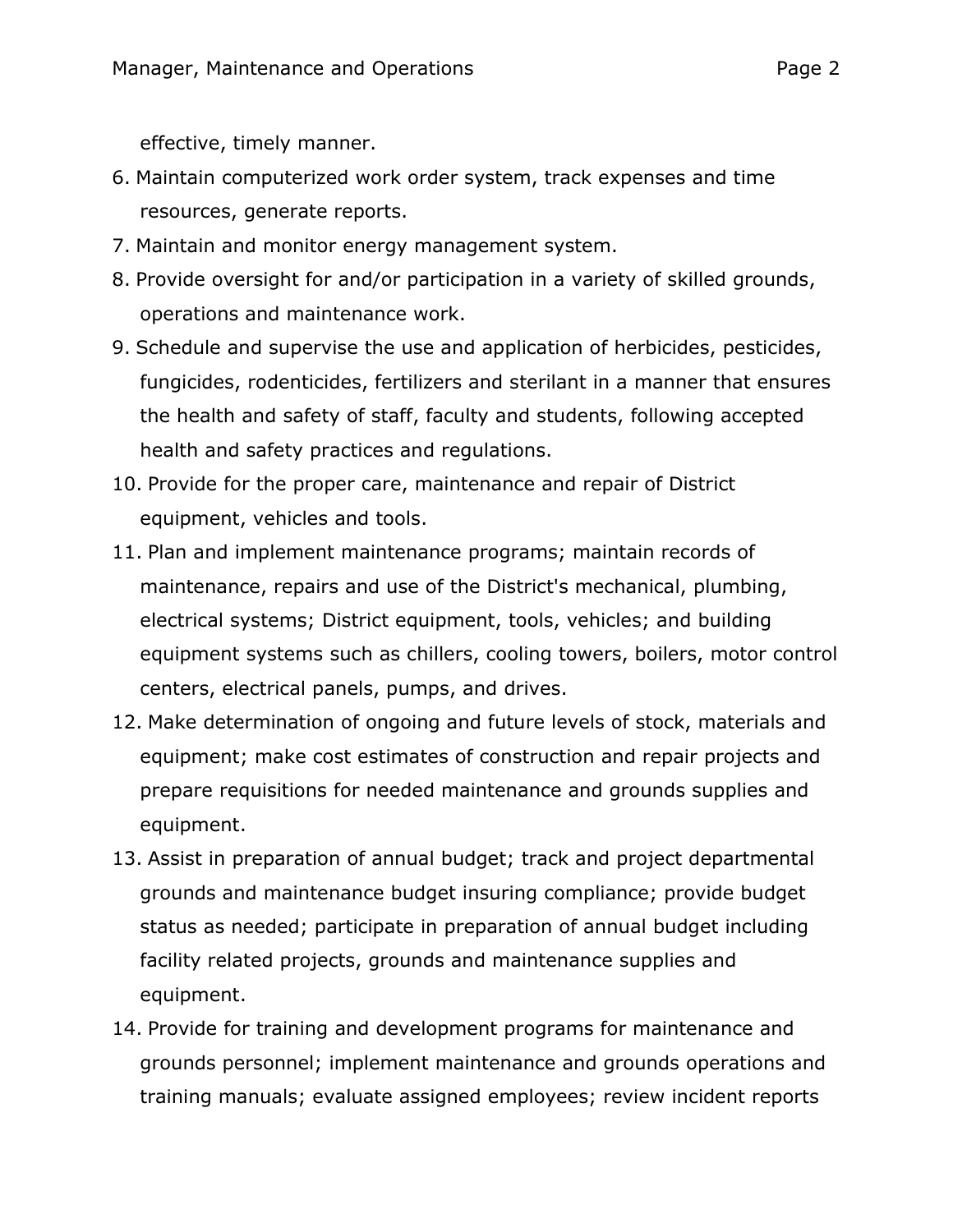and accident investigations, make necessary corrective actions or recommendations; assign or reassign personnel to meet the District's business needs or emergencies; interview prospective employees and make recommendations.

- 15. Remain current on pertinent legal and legislative matters as they relate to maintenance, construction or Cal-OSHA issues.
- 16. Implement and maintain required or recommended equipment and systems logs and tracking; maintain required permit and certificates for equipment, systems and programs.
- 17. Direct, supervise and participate in furniture moving, fence mending, emergency repair or cleanup work; assist in the preparation of facilities for athletic and special events.
- 18. Work collaboratively with faculty, staff, and administration in carrying out the function, responsibilities and duties of the job.
- 19. Coordinate and work with vendors, inspectors, and others to ensure facility compliance in regard to hazardous materials/waste, fire and life safety, liability, and emissions.
- 20. Conduct and attend meetings as necessary.
- 21. Be available on-call; respond to District emergencies.
- 22. Meet schedules and timelines, organize multiple projects efficiently and effectively and carry out required project details throughout the year.
- 23. Seek and participate in professional development activities.
- 24. Other duties and responsibilities as assigned.

# **Knowledge and Abilities**

## **Knowledge of**

Methods, tools, materials, equipment and practices utilized in building and grounds maintenance work; building construction work; plan checking and building inspection as it relates to structural, plumbing, electrical, heating,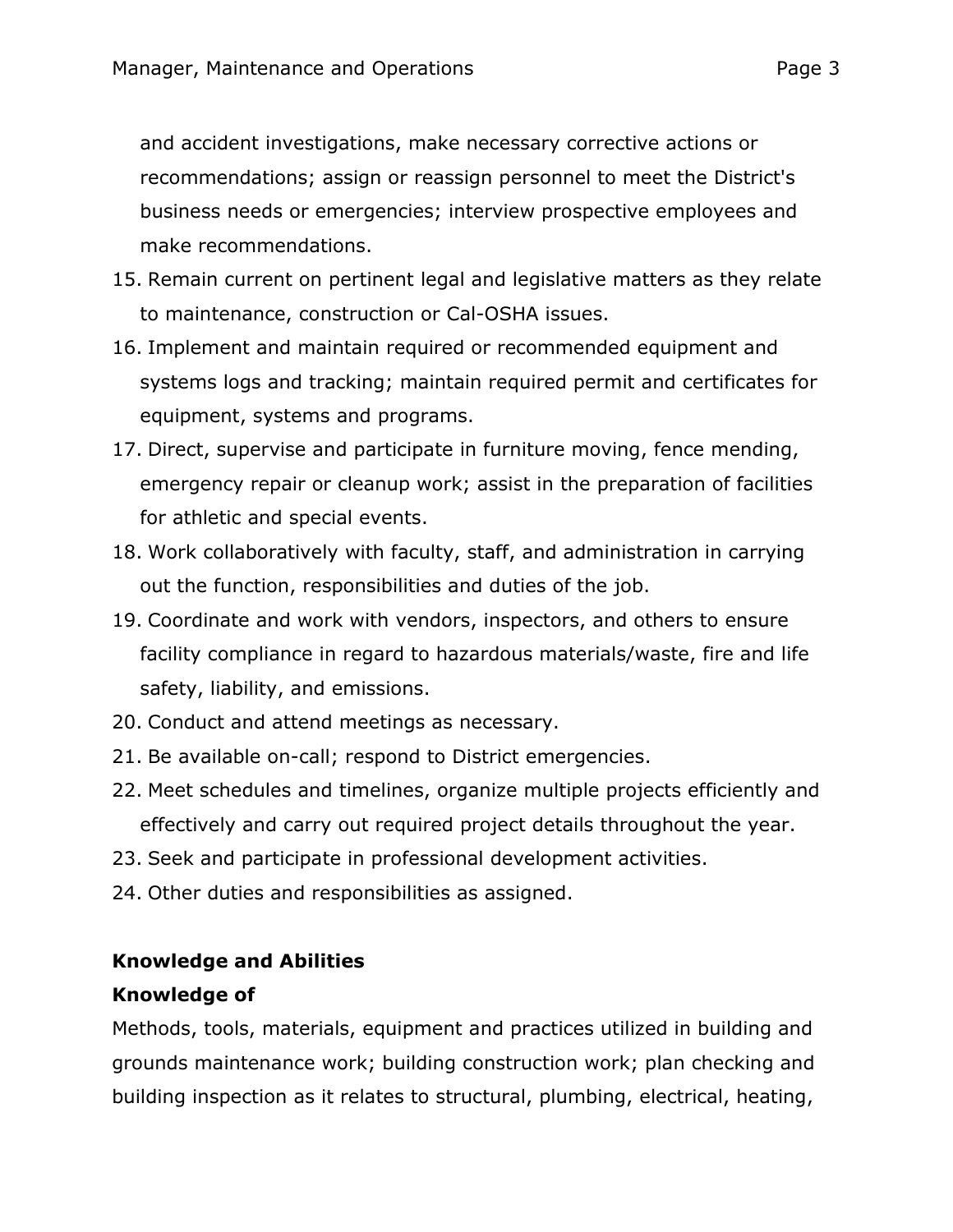air conditioning and refrigeration; turf management, arboriculture, horticulture pest and plant disease control and eradication; irrigation principles and controls; athletic field preparation and maintenance; building equipment systems such as chillers cooling towers, boilers, motor control centers, electrical panels, pumps and drives; computers and applicable software including word processing, spreadsheets, presentations, and email; laws governing construction, repair and regulatory compliance of public school facilities; principles and practices of supervision; and safe work practices and procedure.

#### **Ability to**

Plan, coordinate, supervise, assign and participate in all aspects of the District's building and grounds maintenance activities; read, interpret and work from drawings and blueprints; estimate material and labor costs; plan, schedule and control a diversified maintenance, grounds and operations work program; inspect and supervise the various repairs, construction, maintenance and grounds work system; supervise the safety and proper operation of District equipment including and not limited to vehicles, welders, lifts, mowers, hedgers, and related power equipment; insure the safety of personnel and the proper care of District property and equipment; apply coatings, adhesives, lubricants, specialized chemicals in a safe, effective and appropriate manner; analyze situations correctly and adopt an effective course of action, using subordinates effectively; meet schedules and timelines, communicate effectively both orally and in written form with supervisor and assigned personnel; operate a computer and applicable software including word processing, spreadsheets, presentations, and email; maintain records; make mathematical calculations quickly and accurately; lift, carry, push and pull heavy objects; bend at the waist, kneel or crouch; walk or stand for extended periods of time, climb ladders, operate lifts,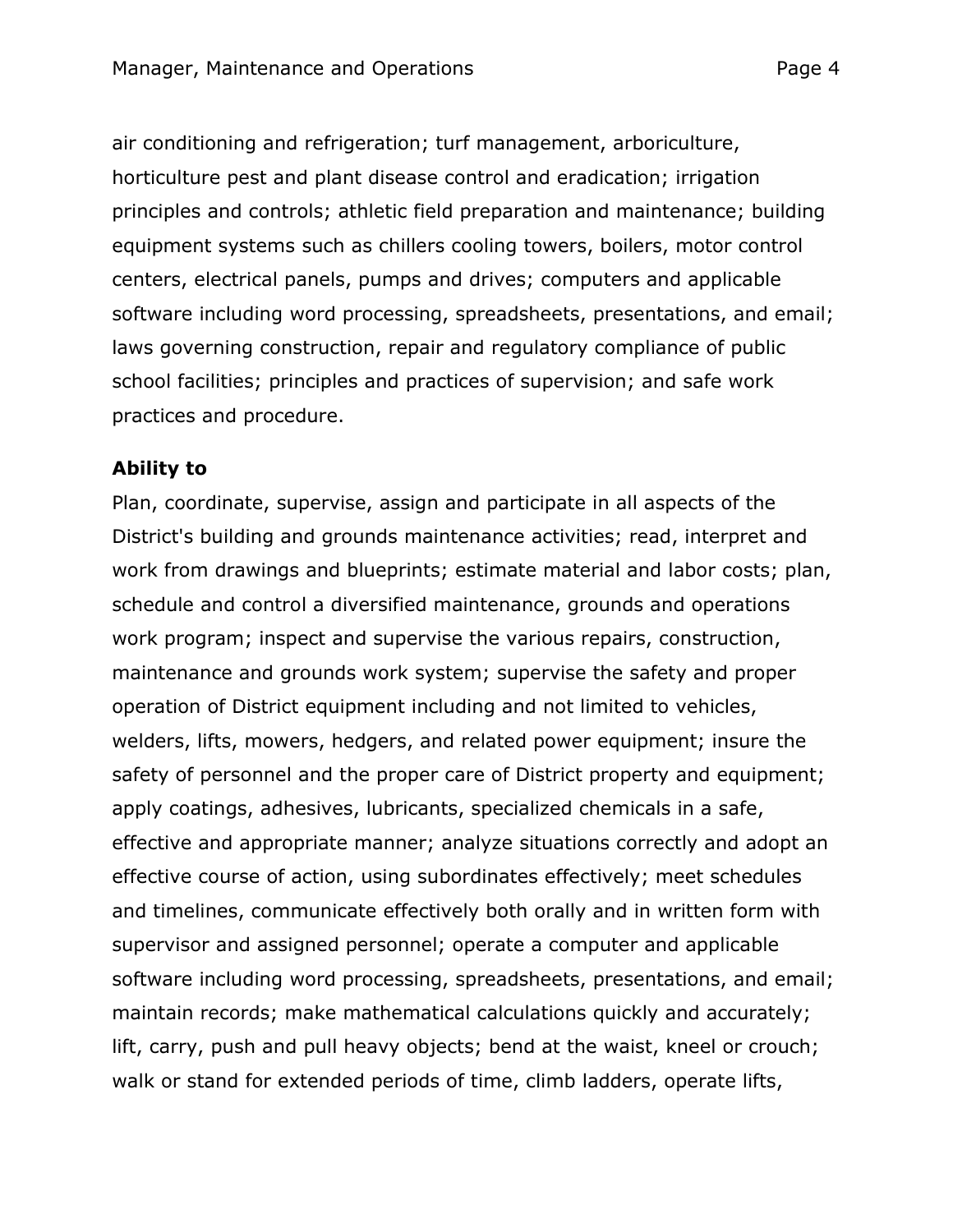tractors or other heavy equipment; work independently and confidentially with minimal direction; exercise tact and diplomacy in dealing with sensitive or confidential matters; establish and maintain effective working relationships with assigned employees, other staff and faculty and others as it relates to the duties of the position.

# **Education and Experience**

# **Any combination equivalent to**

Graduation from high school and five (5) years of increasingly responsible experience in maintenance of grounds, buildings, and HVAC, electrical or plumbing systems. Two (2) years of supervisory/lead experience required and may be included as part of the five years listed above. Related college course work and/or journeymen training experience desirable.

# **Working Conditions**

## **Environment**

Both indoor and outdoor work environment. Regular exposure to fumes and noise from equipment operations. Working at heights and in tight, enclosed areas. Be available on-call to respond to emergency situations. Driving a vehicle to conduct work as necessary. Requires some evening and weekend responsibility.

This position is housed at main location in Palm Desert campus but, it may travel to other campus if needed.

## **HAZARDS**

Working around and with machinery having moving parts. Working with chemicals, adhesives, and coatings.

## **Employment Status**

• Classified Supervisor